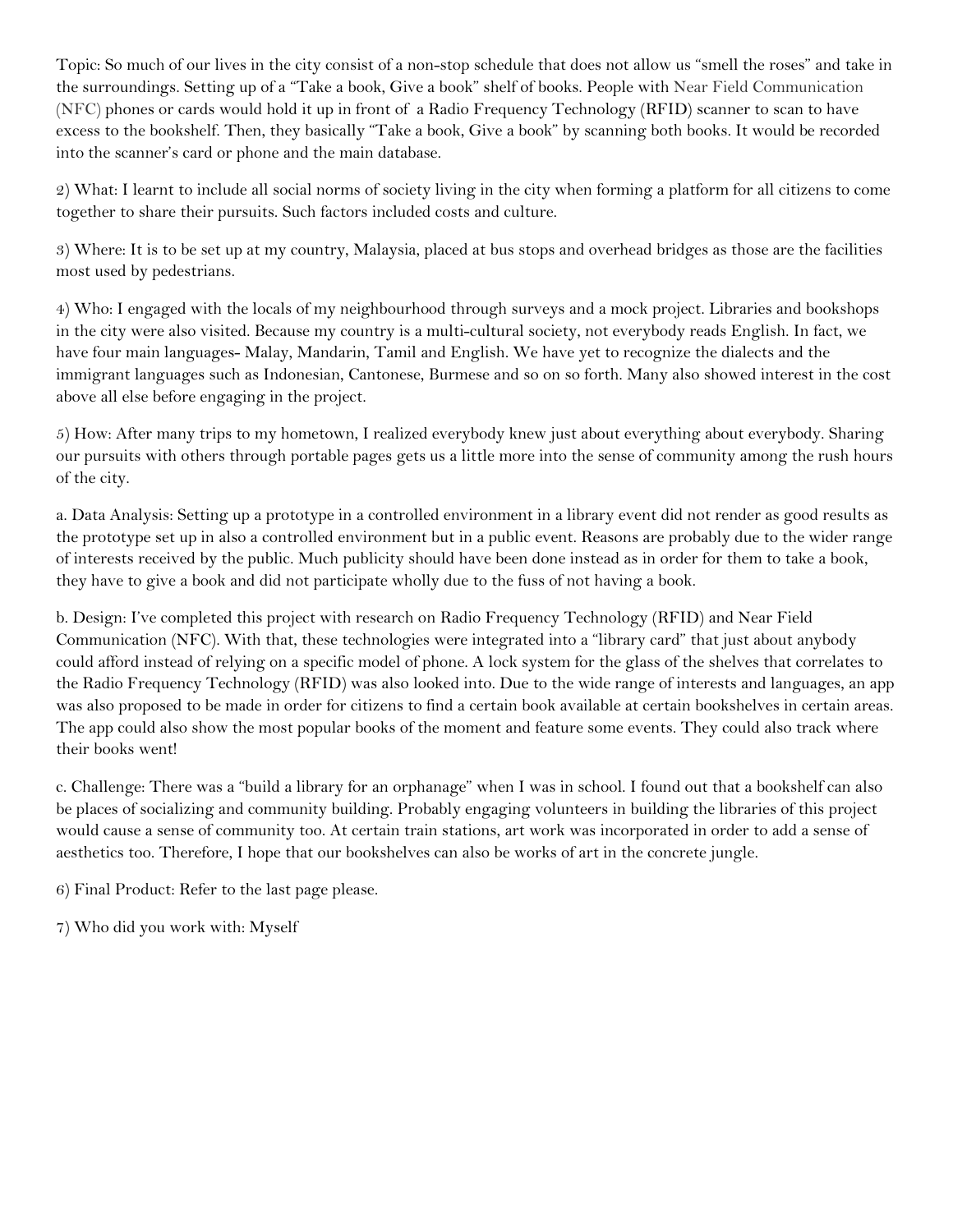## The concept: